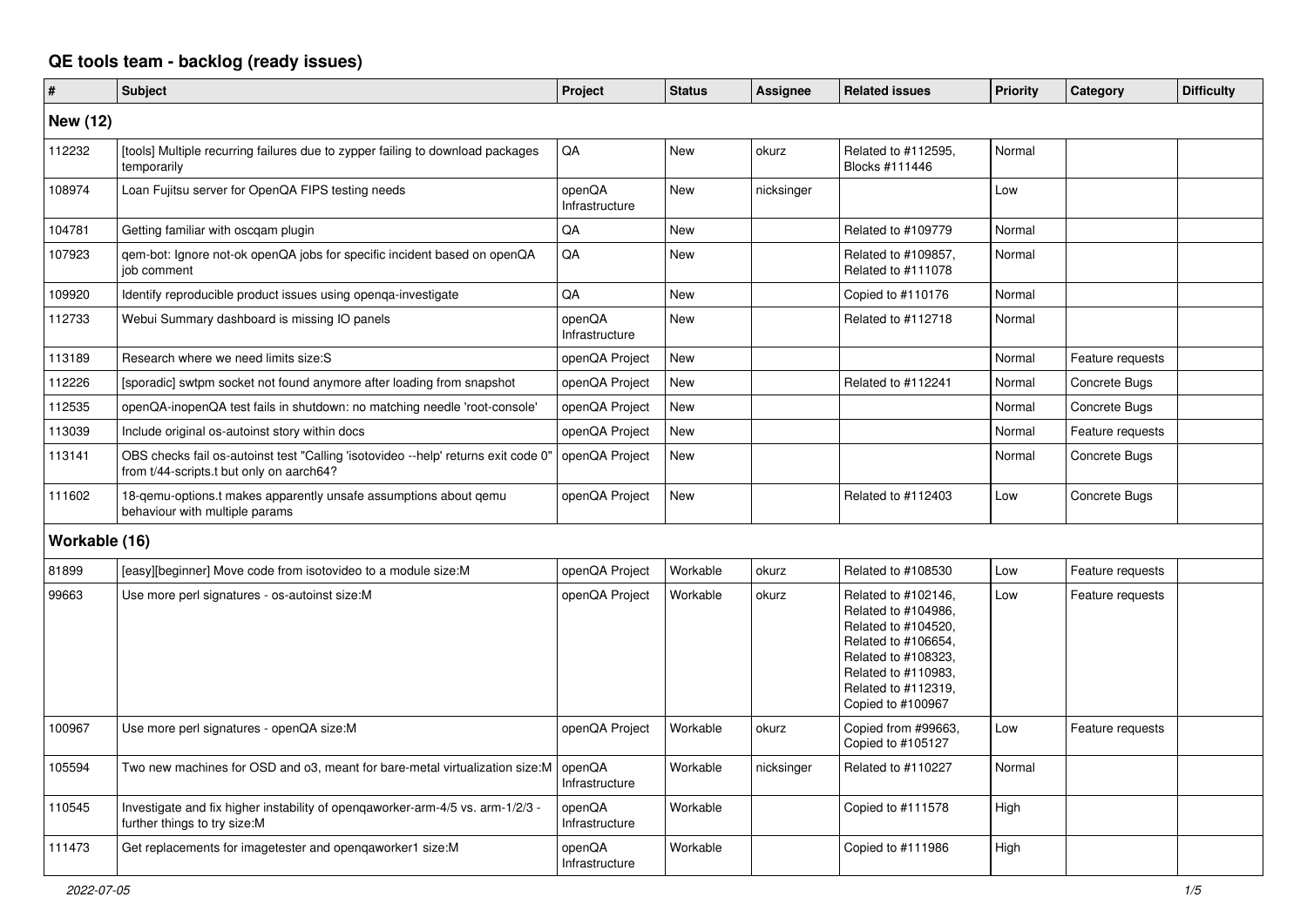| $\pmb{\#}$      | <b>Subject</b>                                                                                                                                                                                    | Project                  | <b>Status</b> | <b>Assignee</b> | <b>Related issues</b>                                                                                                                                                             | <b>Priority</b> | Category         | <b>Difficulty</b> |
|-----------------|---------------------------------------------------------------------------------------------------------------------------------------------------------------------------------------------------|--------------------------|---------------|-----------------|-----------------------------------------------------------------------------------------------------------------------------------------------------------------------------------|-----------------|------------------|-------------------|
| 112673          | Cannot send emails from o3 size:M                                                                                                                                                                 | openQA<br>Infrastructure | Workable      |                 | Copied from #110920                                                                                                                                                               | High            |                  |                   |
| 113138          | sporadic failure in openQA test "t/ui/23-audit-log.t" size:M                                                                                                                                      | openQA Project           | Workable      |                 |                                                                                                                                                                                   | High            | Concrete Bugs    |                   |
| 113201          | Integrate spike solution for accessing VMWare's VNC-over-websockets into<br>os-autoinst's VNC console size:M                                                                                      | openQA Project           | Workable      |                 |                                                                                                                                                                                   | High            | Feature requests |                   |
| 111066          | Document suggested workflows for multiple teams reviewing openQA test<br>results size:M                                                                                                           | openQA Project           | Workable      |                 |                                                                                                                                                                                   | Normal          | Feature requests |                   |
| 106056          | [virtualization][tools] Improve retry behaviour and connection error handling in<br>backend::ipmi (was: "Fail to connect opengaipmi5-sp.qa.suse.de on our osd<br>environment") size:M             | openQA Project           | Workable      |                 | Related to #102650                                                                                                                                                                | Low             | Feature requests |                   |
| 109746          | Improve QA related server room management, consistent naming and tagging<br>size:M                                                                                                                | openQA<br>Infrastructure | Workable      |                 | Copied from #102650,<br>Copied to #110521                                                                                                                                         | Low             |                  |                   |
| 107941          | [sporadic] openQA Fullstack test t/full-stack.t can still fail with "udevadm" log<br>message size:M                                                                                               | openQA Project           | Workable      |                 |                                                                                                                                                                                   | Low             | Concrete Bugs    |                   |
| 109112          | Improve os-autoinst sshXtermVt.pm connection error handling (was: "Test<br>died: Error connecting to <root@redcurrant-4.qa.suse.de>: No route to host")<br/>size:M</root@redcurrant-4.qa.suse.de> | openQA<br>Infrastructure | Workable      |                 | Related to #98832, Has<br>duplicate #109719                                                                                                                                       | Low             |                  |                   |
| 111338          | Open source https://gitlab.suse.de/ga-maintenance/mtui size:M                                                                                                                                     | QA                       | Workable      |                 | Copied to #111341                                                                                                                                                                 | Low             |                  |                   |
| 111770          | Limit finished tests on /tests, but query configurable and show complete<br>number of jobs size:S                                                                                                 | openQA Project           | Workable      |                 |                                                                                                                                                                                   | Low             | Feature requests |                   |
| In Progress (4) |                                                                                                                                                                                                   |                          |               |                 |                                                                                                                                                                                   |                 |                  |                   |
| 111992          | Deal with QEMU and OVMF default resolution being 1280x800, affecting (at<br>least) gxl size:M                                                                                                     | openQA Project           | In Progress   | tinita          |                                                                                                                                                                                   | High            | Feature requests |                   |
| 111341          | Open source https://gitlab.suse.de/ga-maintenance/gam-oscplugin/ size:M                                                                                                                           | QA                       | In Progress   | osukup          | Copied from #111338                                                                                                                                                               | Normal          |                  |                   |
| 95783           | Provide support for multi-machine scenarios handled by openga-investigate<br>size:M                                                                                                               | openQA Project           | In Progress   | mkittler        | Related to #103425,<br>Related to #71809,<br>Related to #69976,<br>Related to #107014,<br>Related to #110518,<br>Related to #110530,<br>Related to #110176,<br>Copied from #81859 | Normal          | Feature requests |                   |
| 113282          | Many incompletes due to VNC error "backend died: unexpected end of data at   openQA Project<br>/usr/lib/os-autoinst/consoles/VNC.pm line 183.", especially on o3/aarch64                          |                          | In Progress   | mkittler        | Related to #111004                                                                                                                                                                | Normal          | Concrete Bugs    |                   |
| Blocked (35)    |                                                                                                                                                                                                   |                          |               |                 |                                                                                                                                                                                   |                 |                  |                   |
| 109668          | [saga][epic] Stable and updated non-gemu backends for SLE validation                                                                                                                              | openQA Project           | Blocked       | okurz           | Related to #37339                                                                                                                                                                 | High            | Feature requests |                   |
| 80142           | [saga][epic] Scale out: Redundant/load-balancing deployments of openQA,<br>easy containers, containers on kubernetes                                                                              | openQA Project           | Blocked       | okurz           | Related to #80466,<br>Related to #92893,<br>Related to #110497                                                                                                                    | High            | Feature requests |                   |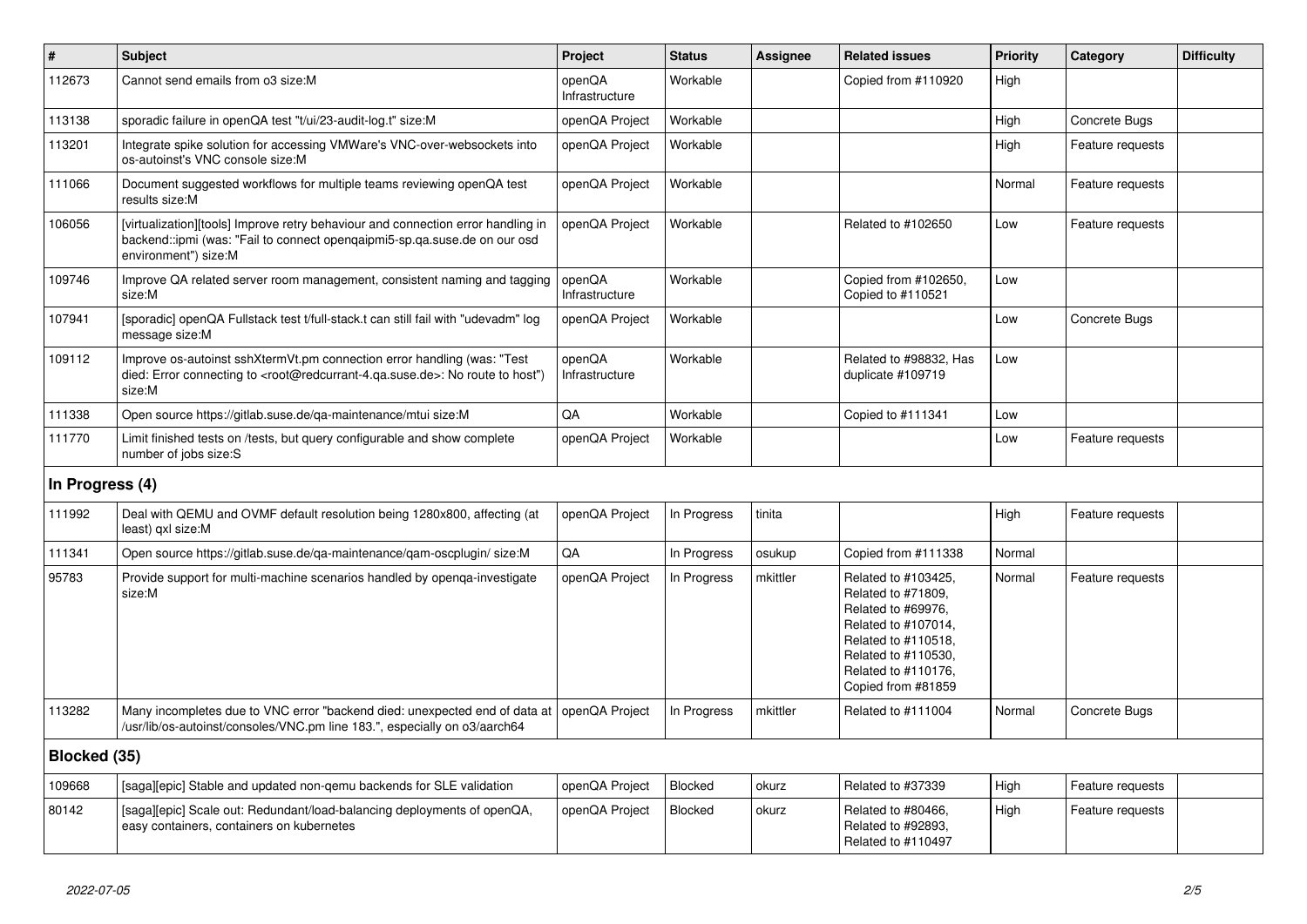| $\sharp$ | <b>Subject</b>                                                                                                                                                                                                            | Project                  | <b>Status</b> | Assignee | <b>Related issues</b>                                                                                                                                    | <b>Priority</b> | Category         | <b>Difficulty</b> |
|----------|---------------------------------------------------------------------------------------------------------------------------------------------------------------------------------------------------------------------------|--------------------------|---------------|----------|----------------------------------------------------------------------------------------------------------------------------------------------------------|-----------------|------------------|-------------------|
| 97862    | More openQA worker hardware for OSD size:M                                                                                                                                                                                | openQA<br>Infrastructure | Blocked       | okurz    | Copied from #97043,<br>Copied to #104970                                                                                                                 | High            |                  |                   |
| 100688   | [epic][virtualization][3rd party hypervisor] Add svirt backend compatibility for<br>vmware 7.0                                                                                                                            | openQA Project           | Blocked       | okurz    |                                                                                                                                                          | High            | Feature requests |                   |
| 110920   | Emails from o3 are rejected by mx2.suse.de for certain sender/recipients<br>size:S                                                                                                                                        | openQA<br>Infrastructure | Blocked       | okurz    | Copied from #110629,<br>Copied to #112673                                                                                                                | High            |                  |                   |
| 91646    | [saga][epic] SUSE Maintenance QA workflows with fully automated testing,<br>approval and release                                                                                                                          | QA                       | Blocked       | okurz    | Copied to #99303                                                                                                                                         | Normal          |                  |                   |
| 96539    | Conclude migration of gam.suse.de                                                                                                                                                                                         | QA                       | Blocked       | okurz    |                                                                                                                                                          | Normal          |                  |                   |
| 109656   | [epic] Stable non-gemu backends                                                                                                                                                                                           | openQA Project           | Blocked       | okurz    | Related to #99345                                                                                                                                        | Normal          | Feature requests |                   |
| 80150    | [epic] Scale out openQA: Easier openQA setup                                                                                                                                                                              | openQA Project           | Blocked       | okurz    |                                                                                                                                                          | Normal          | Feature requests |                   |
| 91914    | [epic] Make reviewing openQA results per squad easier                                                                                                                                                                     | openQA Project           | Blocked       | okurz    | Related to #52655,<br>Related to #93710,<br>Copied from #91467,<br>Copied to #99306                                                                      | Normal          | Feature requests |                   |
| 92854    | [epic] limit overload of openQA webUI by heavy requests                                                                                                                                                                   | openQA Project           | Blocked       | okurz    | Copied from #92770                                                                                                                                       | Normal          | Feature requests |                   |
| 94105    | [epic] Use feedback from openga-investigate to automatically inform on github<br>pull requests, open tickets, weed out automatically failed tests                                                                         | <b>QA</b>                | Blocked       | okurz    | Related to #91773,<br>Related to #107014                                                                                                                 | Normal          |                  |                   |
| 96263    | [epic] Exclude certain Minion tasks from "Too many Minion job failures alert"<br>alert                                                                                                                                    | openQA Project           | Blocked       | okurz    | Related to #96197.<br>Related to #98499,<br>Related to #70768                                                                                            | Normal          | Feature requests |                   |
| 97190    | Limit size of initial requests everywhere, e.g. /, /tests, etc., over webUI and<br><b>API</b>                                                                                                                             | openQA Project           | Blocked       | okurz    | Related to #41054,<br>Related to #110680,<br>Related to #110677                                                                                          | Normal          | Feature requests |                   |
| 98472    | [epic] Scale out: Disaster recovery deployments of existing openQA<br>infrastructures                                                                                                                                     | openQA Project           | Blocked       | okurz    |                                                                                                                                                          | Normal          | Feature requests |                   |
| 106922   | [epic][sporadic] openqa_from_git fails in dashboard due to<br>ensure_unlocked_desktop not expecting password entry screen in case of<br>locked desktop auto_review:"match=desktop-runner,screenlock timed<br>out.*":retry | openQA Project           | Blocked       | okurz    | Related to #103122,<br>Related to #92092,<br>Related to #44441,<br>Related to #46589,<br>Related to #64078,<br>Copied from #106919,<br>Copied to #108527 | Normal          | Feature requests |                   |
| 108527   | [epic] os-autoinst plugins (or wheels or leaves or scrolls) for scalable code<br>reuse of helper functions and segmented test distributions                                                                               | openQA Project           | Blocked       | okurz    | Copied from #106922                                                                                                                                      | Normal          | Feature requests |                   |
| 109846   | [epic] Ensure all our database tables accomodate enough data, e.g. bigint for<br>id's                                                                                                                                     | openQA Project           | Blocked       | okurz    | Copied from #109836                                                                                                                                      | Normal          | Feature requests |                   |
| 110884   | [epic] Properly maintained open source mtui+oscgam                                                                                                                                                                        | QA                       | Blocked       | okurz    |                                                                                                                                                          | Normal          |                  |                   |
| 111347   | [saga][epic] Properly maintained Maintenance QA tooling                                                                                                                                                                   | QA                       | Blocked       | okurz    | Copied from #99303                                                                                                                                       | Normal          |                  |                   |
| 111860   | [epic] Upgrade all our infrastructure, e.g. o3+osd workers+webui and<br>production workloads, to openSUSE Leap 15.4                                                                                                       | openQA Project           | Blocked       | okurz    | Copied from #99183                                                                                                                                       | Normal          | Organisational   |                   |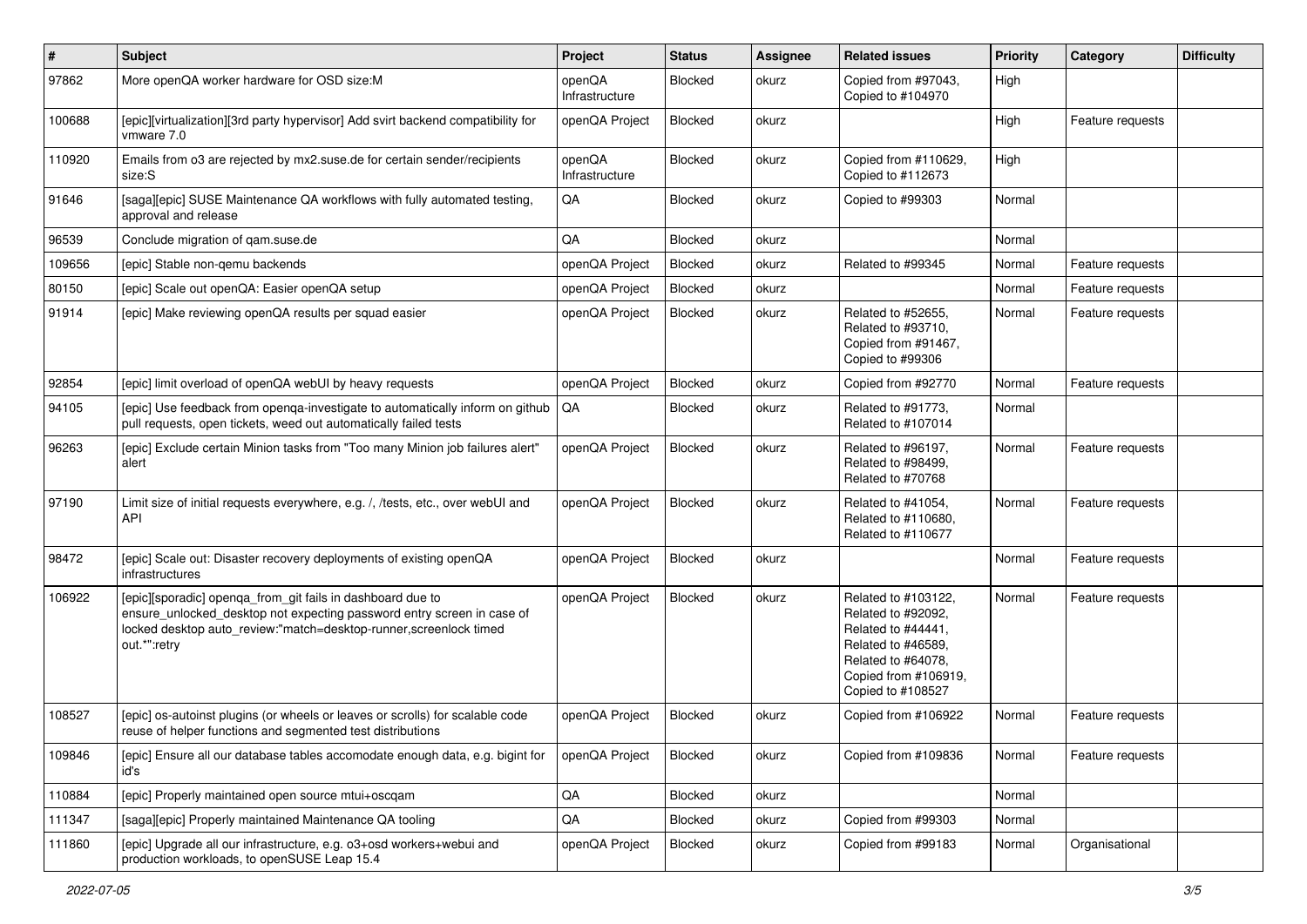| #             | Subject                                                                                                                                                                                                                     | Project                  | <b>Status</b>  | Assignee   | <b>Related issues</b>                    | Priority | Category         | <b>Difficulty</b> |
|---------------|-----------------------------------------------------------------------------------------------------------------------------------------------------------------------------------------------------------------------------|--------------------------|----------------|------------|------------------------------------------|----------|------------------|-------------------|
| 99660         | [epic] Use more perl signatures in our perl projects                                                                                                                                                                        | openQA Project           | Blocked        | okurz      |                                          | Low      | Feature requests |                   |
| 109740        | [epic] Stable os-autoinst unit tests with good coverage                                                                                                                                                                     | openQA Project           | Blocked        | okurz      | Related to #109620                       | Low      | Feature requests |                   |
| 81060         | [epic] openQA web UI in kubernetes                                                                                                                                                                                          | openQA Project           | Blocked        | okurz      | Related to #76978                        | Low      | Feature requests |                   |
| 99579         | [epic][retro] Follow-up to "Published QCOW images appear to be<br>uncompressed"                                                                                                                                             | openQA Project           | Blocked        | okurz      | Related to #96557,<br>Copied from #99246 | Low      | Organisational   |                   |
| 109659        | [epic] More remote workers                                                                                                                                                                                                  | openQA Project           | Blocked        | okurz      |                                          | Low      | Feature requests |                   |
| 111446        | openQA-in-openQA tests fail due to corrupted downloaded rpm<br>auto review:"Test died: command '.*zypper -n in<br>os-autoinst-distri-opensuse-deps' failed at<br>openqa//tests/install/test_distribution.pm line 1.*":retry | QA                       | Blocked        | okurz      | Blocked by #112232                       | Low      |                  |                   |
| 103736        | Make aarch64 machine chan-1 up and running after it is broken size:M                                                                                                                                                        | openQA<br>Infrastructure | <b>Blocked</b> | nicksinger |                                          | High     |                  |                   |
| 101048        | [epic] Investigate and fix higher instability of openqaworker-arm-4/5 vs.<br>$arm-1/2/3$                                                                                                                                    | openQA Project           | Blocked        | mkittler   | Related to #101030                       | High     | Concrete Bugs    |                   |
| 99831         | [epic] Better handle minion tasks failing with "Job terminated unexpectedly"                                                                                                                                                | openQA Project           | Blocked        | mkittler   |                                          | Normal   | Feature requests |                   |
| 103962        | [saga][epic] Easy multi-machine handling: MM-tests as first-class citizens                                                                                                                                                  | openQA Project           | Blocked        | mkittler   | Copied to #112862                        | Normal   | Feature requests |                   |
| 103971        | [epic] Easy *re*-triggering and cloning of multi-machine tests                                                                                                                                                              | openQA Project           | Blocked        | mkittler   | Related to #66071                        | Normal   | Feature requests |                   |
| 98952         | [epic] t/full-stack.t sporadically fails "clickElement: element not interactable"<br>and other errors                                                                                                                       | openQA Project           | Blocked        | mkittler   | Related to #101734                       | Low      | Concrete Bugs    |                   |
| 112367        | [tools] python-paramiko on Leap/SLE throws exception with ed25519 key<br>size:M                                                                                                                                             | QA                       | Blocked        | jbaier_cz  |                                          | Normal   |                  |                   |
| 108530        | os-autoinst plugins: x11_start_program from os-autoinst-distri-openQA<br>dynamically loaded from another git repo size:M                                                                                                    | openQA Project           | Blocked        | cdywan     | Related to #81899                        | Normal   | Feature requests |                   |
| Feedback (12) |                                                                                                                                                                                                                             |                          |                |            |                                          |          |                  |                   |
| 112898        | Minion workers alert triggering on and off size:M                                                                                                                                                                           | QA                       | Feedback       | okurz      | Related to #96380                        | High     |                  |                   |
| 113030        | test distribution directory git revision can be parsed as "UNKNOWN" and<br>openQA investigation fails to show test git log                                                                                                  | openQA Project           | Feedback       | okurz      |                                          | High     | Concrete Bugs    |                   |
| 113087        | [qa-tools][qem-bot] malformed data in smelt incident causes smelt sync fail                                                                                                                                                 | QA                       | Feedback       | okurz      |                                          | High     |                  |                   |
| 111986        | Ensure uno openganet opensuse org is properly used                                                                                                                                                                          | openQA<br>Infrastructure | Feedback       | okurz      | Copied from #111473                      | Normal   |                  |                   |
| 111989        | Seems like o3 machines do not automatically reboot anymore, likely because<br>we continuously call `zypper dup` so that the nightly upgrades don't find any<br>changes? size:M                                              | openQA Project           | Feedback       | okurz      | Copied from #105379                      | Normal   | Concrete Bugs    |                   |
| 112916        | postgresql.conf is invalid after recent salt changes size:M                                                                                                                                                                 | openQA<br>Infrastructure | Feedback       | okurz      | Copied from #112718                      | Normal   |                  |                   |
| 113219        | Create a master label at job group level to label all the jobs in the same build                                                                                                                                            | openQA Project           | Feedback       | okurz      |                                          | Normal   | Feature requests |                   |
| 111171        | Handle installation of new FC switch                                                                                                                                                                                        | openQA<br>Infrastructure | Feedback       | okurz      |                                          | Low      |                  |                   |